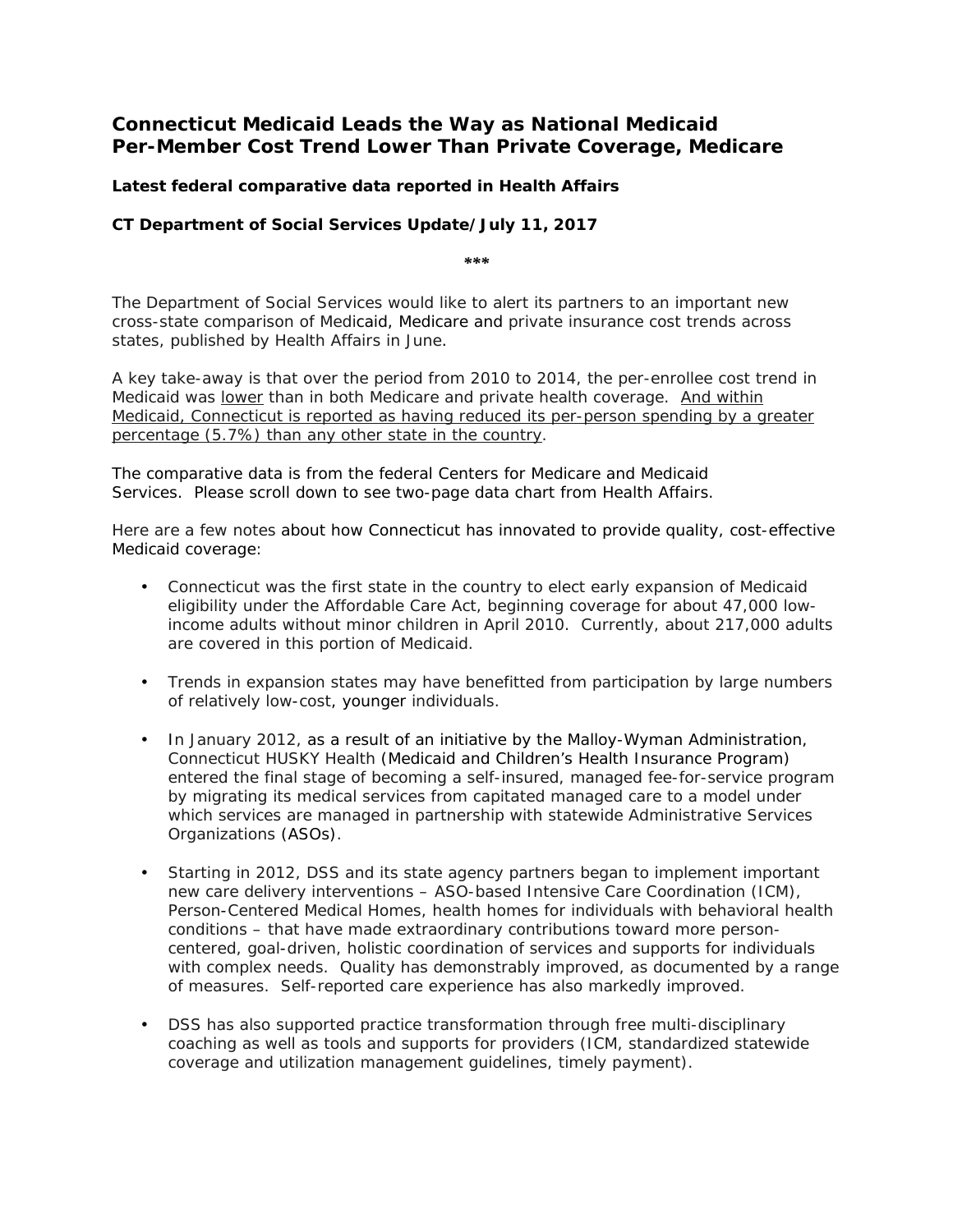Finally, DSS has built in value-based payment strategies that initially focused on pay-for-performance (PCMH enhanced fee-for-service payments and performance and year-over-year improvement payments) and have developed to include the inaugural use of 'upside-only' shared savings arrangements, under which entities that achieve benchmarks on identified quality measures will share in savings that are achieved.

As Medicaid-related policy, funding and legislative action continues at the national and state levels, it will remain important for government and stakeholders to continue to carefully evaluate the impact of policy strategies on quality, care experience, and cost. The information in the below chart, which represents the latest publicly available CMS data for all states, is, however, one important indicator of progress. It demonstrates the costeffectiveness of Medicaid in general, and the position of Connecticut as national leader within Medicaid. Further, the comparison to per-enrollee cost trends in Medicare and private health coverage clearly demonstrates that Medicaid is an efficient investment of public funding in support of positive health outcomes.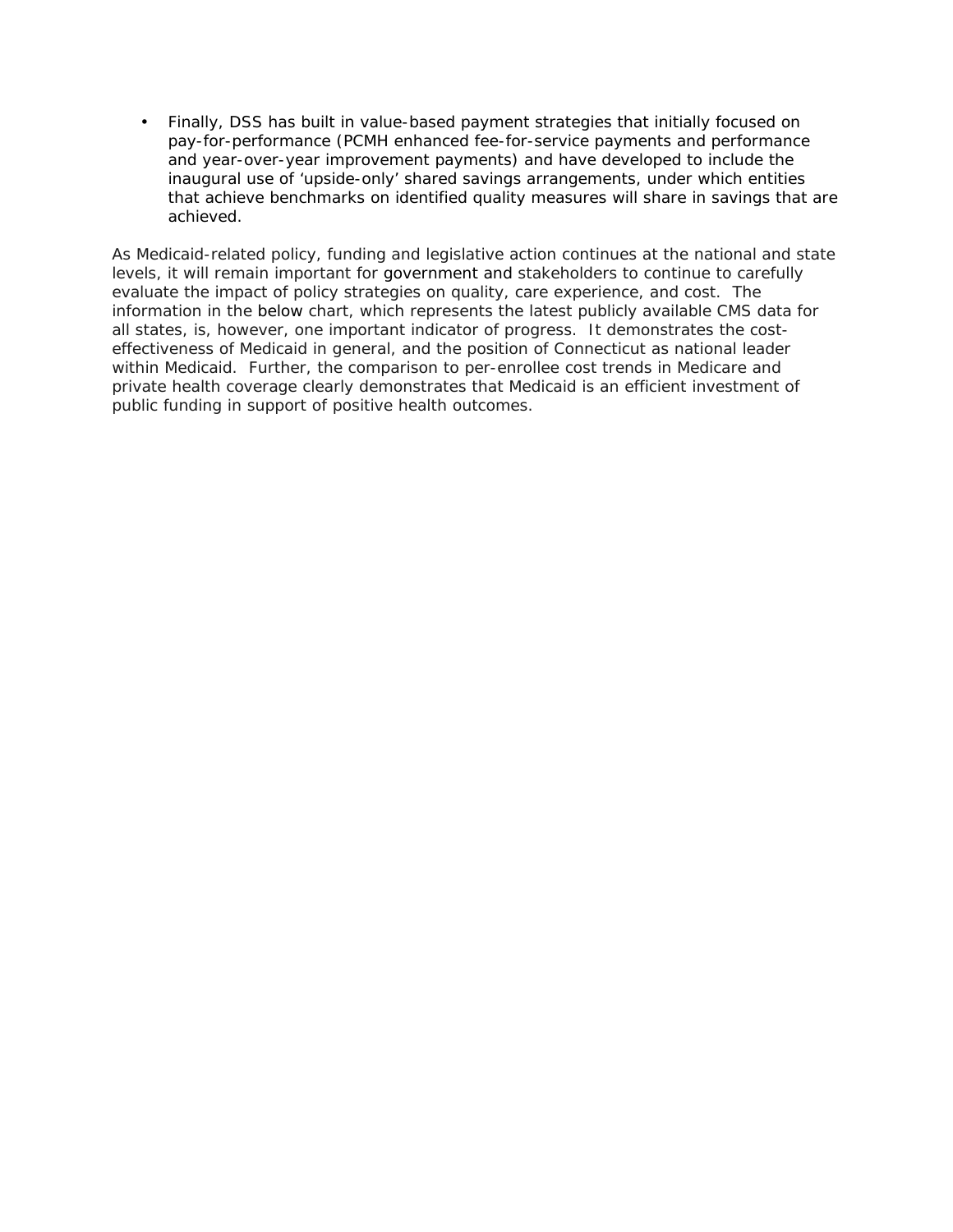Health Spending By State 1991–2014: Measuring Per Capita Spending By Payers And Pr... Page 1 of 2

### content.healthaffairs.org

Expand

Published online before print June 2017, doi: 10.1377/hlthaff.2017.0416 Health Aff June 2017

# Health Spending By State 1991-2014: **Measuring Per Capita Spending By Payers And Programs**

#### Exhibit 5

Per enrollee Medicare, Medicaid, and private health insurance (PHI) personal health care spending and average annual percentage change, by region and state of residence, calendar year 2014

|                         |                         | Personal health care<br>spending |          |          | Average annual change,<br>2010-14 |          |       |
|-------------------------|-------------------------|----------------------------------|----------|----------|-----------------------------------|----------|-------|
| Region                  | <b>State</b>            | Medicare                         | Medicaid | PHI      | <b>Medicare</b>                   | Medicaid | PHI   |
| United<br><b>States</b> |                         | \$10,986                         | \$6,815  | \$4,551  | 1.2%                              | 0.0%     | 3.3%  |
| <b>New</b><br>England   | Connecticut             | 11,964                           | 8,058    | 5.187    | 1.6                               | $-5.7$   | 2.5   |
|                         | Maine                   | 9,325                            | 7,504    | 5 0 1 5  | 1.5                               | $-1.1$   | $-42$ |
|                         | Massachusetts           | 11,899                           | 8,922    | 5,302    | 1.2                               | $-5.6$   | 3.9   |
|                         | <b>New</b><br>Hampshire | 9,397                            | 9.129    | 4.880    | 1.8                               | $-2.3$   | 1.3   |
|                         | Rhode Island            | 10,901                           | 10,934   | 4 6 20   | 1.5                               | 0.2      | 1.6   |
|                         | Vermont                 | 9,231                            | 7,917    | 5313     | 1.7                               | 2.4      | 3.9   |
| Mideast                 | Delaware                | 11,460                           | 6,921    | 4,806    | 2.0                               | 1.1      | 2.7   |
|                         | Dist. of<br>Columbia    | 11,814                           | 8,998    | 8,831    | 1.0                               | $-3.4$   | 2.8   |
|                         | Maryland                | 12,000                           | 7,677    | 4,343    | 1.1                               | $-1.9$   | 2.4   |
|                         | New Jersey              | 12,614                           | 8,049    | 5.081    | 1.2                               | $-5.4$   | 5.2   |
|                         | New York                | 12,179                           | 9,803    | 5,338    | 1.0                               | $-1.5$   | 3.3   |
|                         | Pennsylvania            | 11,243                           | 9,407    | 4,634    | 1.2                               | 3.2      | 4.2   |
| Great<br>Lakes          | Illinois                | 11,116                           | 4,959    | 4,875    | 1.0                               | $-3.5$   | 2.9   |
|                         | Indiana                 | 10,714                           | 8,285    | 4.078    | 1.8                               | 5.7      | 2.0   |
|                         | Michigan                | 11,318                           | 5,915    | 3,950    | 0.8                               | 1.4      | 0.4   |
|                         | Ohio                    | 11,038                           | 7,007    | 4,371    | 1.4                               | $-1.1$   | 3.5   |
|                         | Wisconsin               | 9,608                            | 7,057    | 5,159    | 1.7                               | 0.1      | 2.1   |
| Plains                  | lowa                    | 9,317                            | 6,702    | 4 0 7 6  | $-2.3$                            | $-0.5$   | 2.1   |
|                         | Kansas                  | 10,126                           | 6,736    | 4,855    | 17                                | $-3.3$   | 6.9   |
|                         | Minnesota               | 9,917                            | 9,176    | $-4,603$ | 2.2                               | $-1.3$   | 3.7   |

http://content.healthaffairs.org/content/early/2017/06/13/hlthaff.2017.0416/T3.expansion.h... 6/30/2017